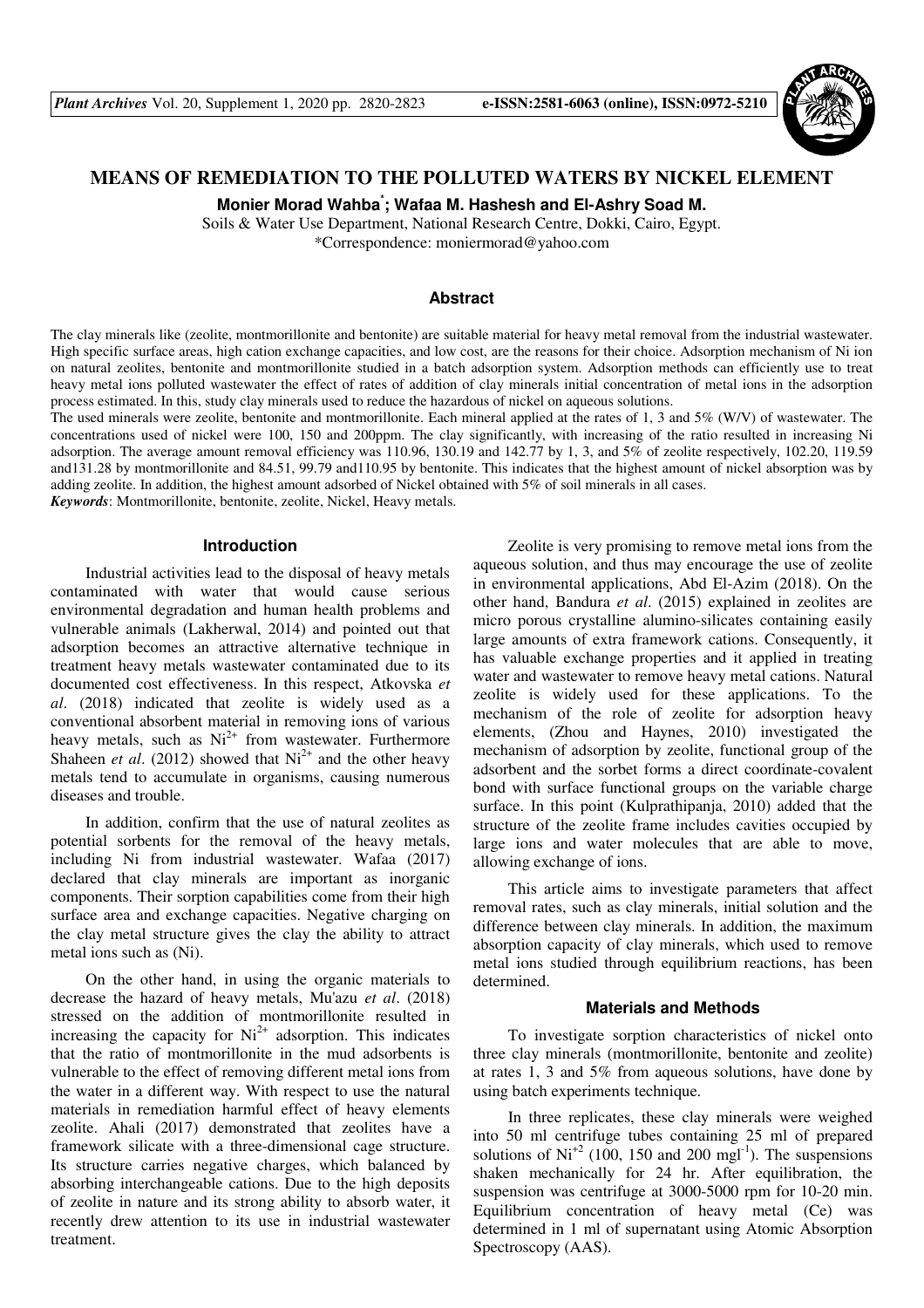The differences between Ci "initial concentration of heavy metal" and Ce assumed to adsorb. On adsorption materials. The concentration of HMs adsorbed on clay minerals, Cs (mmol  $l^{-1}$ ) expressed by equation: Cs = Ci - Ce. Sorption isotherms curves were obtained by plotting  $(Cs =$ conc. of heavy metal adsorbed on clay mineral in mg  $kg^{-1}$ clay) versus  $Ce = mg$  per liter).

**Heavy Metals:** The stock solutions of metal ions, having concentrations of 1000 mg  $1<sup>-1</sup>$  were prepared from nickel nitrate Ni  $(NO<sub>3</sub>)<sub>2</sub>$ in1 mM HNO<sub>3</sub> acid. Nickel concentration

determined by atomic absorption (Perkin Elmer-AAnalyst 400) as described by (Cottenie *et al*., 1982).

**Clay Minerals** Three types of clay minerals namely bentonite, montmorillonite and zeolite (clinoptilolite) from ALIX zeolite Company used in batch experiments.

The data in (Tables 1, 2 and 3) represent some physicchemical properties of these clay materials.

|  |  |  |  |  |  | <b>Table 1:</b> Selected chemical analyses of zeolite mineral used in the study |  |
|--|--|--|--|--|--|---------------------------------------------------------------------------------|--|
|--|--|--|--|--|--|---------------------------------------------------------------------------------|--|

| CEC          | Surface area          | pH    | $K_2O$              | Na <sub>2</sub> O | Elements oxides $(\% )$ |        |                                |       |
|--------------|-----------------------|-------|---------------------|-------------------|-------------------------|--------|--------------------------------|-------|
| Cmolc $Kg-1$ | $(m^2 g^{\text{-}1})$ | 1:2.5 |                     |                   | SiO <sub>2</sub>        | Al2O2  | Fe <sub>2</sub> O <sub>3</sub> | CaO   |
| 220          | 89.82                 | 6.8   | $\gamma$<br>ا ہے، پ | 0.78              | 62.220                  | 11.096 | 4.033                          | 3.583 |

**Table 2 :** Particle size distribution and some chemical properties of bentonite

|                            |               |             | Particle size distribution $(\%)$ |                   | рH    | EC   | CaCO <sub>3</sub> | CEC             |
|----------------------------|---------------|-------------|-----------------------------------|-------------------|-------|------|-------------------|-----------------|
| $\mathbb{C}.\mathbf{sand}$ | <b>F.sand</b> | <b>Silt</b> | Clay                              | <b>Text.class</b> | 1:2.5 | dS/m | $g Kg^{-1}$       | cmolc $Kg^{-1}$ |
| 1.1                        | 3.8           | ر.ر         | 89.8                              | Clay              | 8.3   | 4.10 | 27.3              | 53.2            |

|  | <b>Table 3:</b> Selected chemical analyses of montmorillonite mineral used in the study |  |  |  |  |
|--|-----------------------------------------------------------------------------------------|--|--|--|--|
|--|-----------------------------------------------------------------------------------------|--|--|--|--|

| Color     | <b>Purity</b><br>$\mathcal{O}_\mathcal{O}$ | pH<br>1:2.5 | <b>Maximum</b><br>moisture $(\% )$ | <b>CEC</b><br>cmolc $Kg^{-1}$ | <b>Chemical structure</b>                                                                   |
|-----------|--------------------------------------------|-------------|------------------------------------|-------------------------------|---------------------------------------------------------------------------------------------|
| Off white | > 98                                       | 6.8         | 89.82                              | 116                           | Natural montmorillonite MMT<br>M+y (Al2-y Mgy) (Si4) O10(OH) <sub>2</sub> nH <sub>2</sub> O |

## **Results and Discussion**

Retention of Nickel by clay minerals concerning the influence of various clay minerals on nickel retention data in (Table 4) and (Fig. 1) indicate that decreasing amount of nickel element desorbed more pronounced in zeolite mineral compared to bentonite and montmorillonite respectively. The results proved that the mean values of retained nickel by zeolite were 76.61, 132.28 and 171.38 ppm with increasing the concentration of nickel from 100, 150 to 200 ppm, respectively.

Otherwise, data in (Table 4) Show that the rate increased of applied zeolite from 1 to 5% led to increase the amount of nickel adsorption. At 100 ppm Ni and rate, 5% of zeolite the amount of retained Ni increased from 90.22 ppm these amounts reached to 138.51 and 187.59 ppm at 150 and 200 ppm Ni, respectively. It is clearly show the highest retained amount of nickel was 187.59 ppm with 5% of zeolite and the least retained amount was 60.44 ppm at 1% of zeolite.

**Table 4 :** Amount of nickel removed from aqueous solutions by clay minerals.

| Clay minerals          | Rate  | Ni(100) | Ni(150) | Ni (200) | <b>Mean</b> |
|------------------------|-------|---------|---------|----------|-------------|
|                        |       | ppm     | ppm     | ppm      |             |
|                        | $1\%$ | 60.44   | 121.37  | 151.07   | 110.96      |
| <b>Zeolite</b>         | $3\%$ | 77.83   | 137.27  | 175.48   | 130.19      |
|                        | 5%    | 90.22   | 138.51  | 187.59   | 138.77      |
| <b>Mean</b>            |       | 76.61   | 132.38  | 171.38   |             |
|                        | $1\%$ | 52.65   | 111.56  | 142.40   | 102.20      |
| <b>Montmorillonite</b> | $3\%$ | 71.20   | 125.87  | 161.70   | 119.59      |
|                        | 5%    | 82.30   | 128.82  | 173.71   | 128.28      |
| <b>Mean</b>            |       | 68.72   | 122.08  | 159.27   |             |
|                        | $1\%$ | 46.51   | 92.47   | 114.56   | 84.51       |
| <b>Bentonite</b>       | $3\%$ | 61.14   | 101.47  | 136.77   | 99.79       |
|                        | 5%    | 68.88   | 105.27  | 142.70   | 105.62      |
| <b>Mean</b>            |       | 58.84   | 99.74   | 131.34   |             |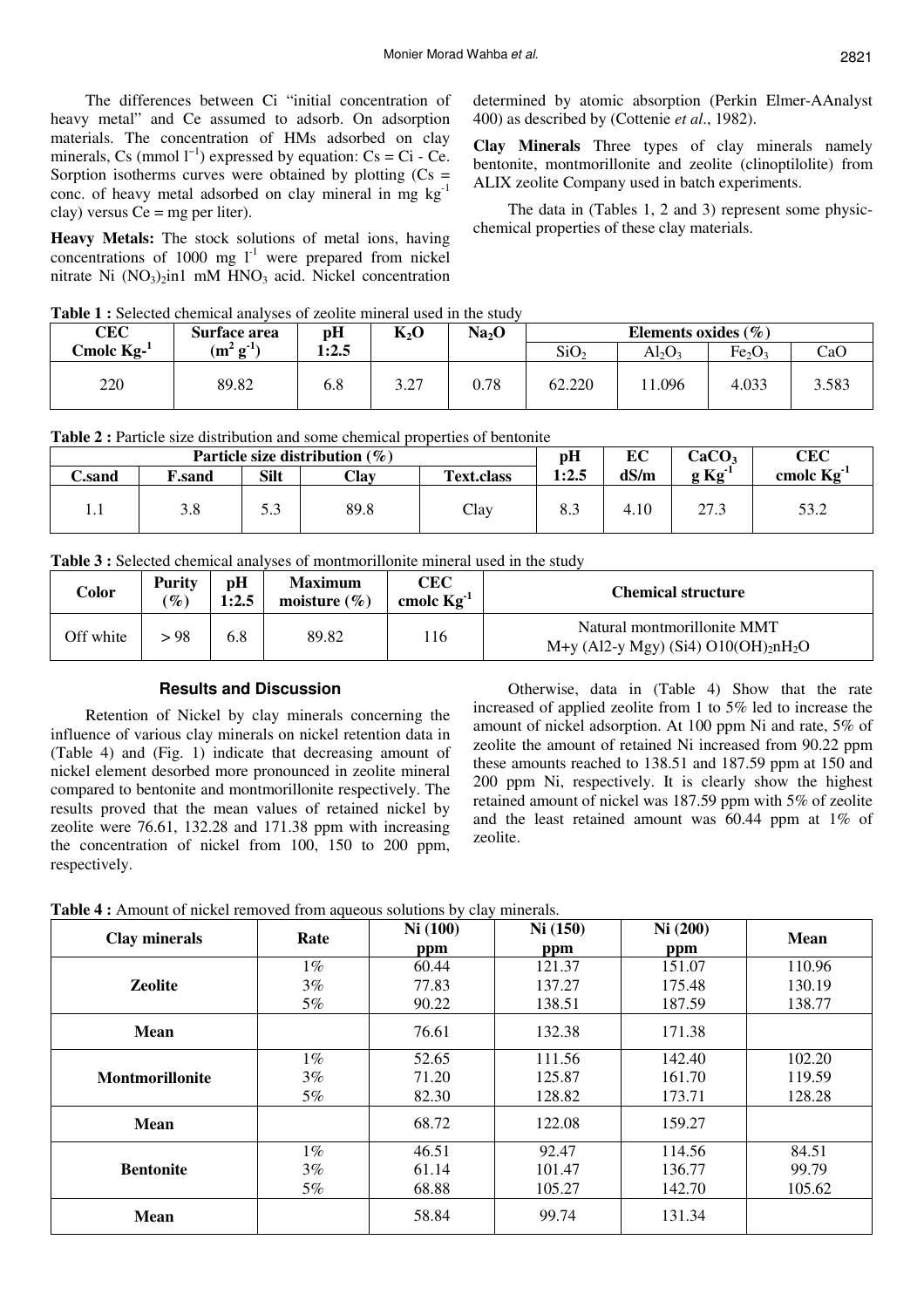



Removal of nickel by zeolite from aqueous solutions containing different nickel concentrations at different rates of zeolite. This results agreement with (Abd El-Azim and Fekry, 2018) showed that natural zeolite holds great potential for remove cationic heavy metal species of industrial wastewater and confirms the potential use of zeolite to remove heavy metals from industrial wastewater via adsorption.

On the other hand, in the case of montmorillonite, the mean values of retained nickel by montmorillonite As shown in the table 4and illustrated by Fig. 2 were 68.72, 122.08 and 159.27 ppm as the rate of applied Ni increased from 100, 150 to 200ppm, respectively.



**Fig. 2 :** Nickel removal by montmorillonite from aqueous solutions containing different nickel concentrations at different rates of montmorillonite.

The values in Table 4 which illustrated by (Fig. 2) Indicate that the highest amount of nickel absorption was 173.71ppm at 5% of montmorillonite and the least amount retained was 52.65 ppm at 1% of montmorillonite. These results are in agreement with Wahba *et al*. (2016) who recorded that zeolite, as a therapeutic substance, was more effective in absorbing heavy metals than bentonite. This was due to the specific structure of zeolite; Cation exchange ability is high and large surface area. The release of elements as result of adding both zeolite and bentonite followed the order  $Cd^{2+} > Cu^{2+} > Ni^{2+}$ . Otherwise, data in (Table 4) show that an increase rate of applied montmorillonite from 1 to 5% led to increase the amount of nickel retention.

At 100 ppm Ni and rate of montmorillonite 1 %,the amount of retained Ni increased by about 52.65% these amounts reached to 71.20 and 82.30% with 3, 5%

montmorillonite respectively. With respect to add the amount of montmorillonite Mu'azu *et al*. (2018) showed that, the addition of montmorillonite resulted in increasing the capacity for  $Ni<sup>+2</sup>$  adsorption.

Concerning the retention of Nickel by bentonite, data showed in (Table 4) reveals that the mean values of retained nickel by bentonite increased from 58.84, 99.74 to 131.34 ppm with increasing the concentration of nickel from 100, 150 to 200 ppm, respectively. Moreover, the quantity of retained nickel increased with increasing the rate of applied bentonite from 1 to 5%.

At 200ppm, Ni the quantity of nickel adsorption increased from 114.56, 136.77 to 142.70ppm respectively. These results agree with (Saad and Fares, 2014) reported that adsorption of single metal such as nickel on bentonite clay it is clear that, increasing the metal concentration resulted in increasing the amount adsorbed on clay.

The mechanism of adsorbed Ni on bentonite (Bhattacharyya and Gupta, 2008) investigated that bentonite is a 2:1 mineral with an eighth surface alumina paper sandwiched between two tetrahedral silica paper, forming a layered structure. Such arrangement gives a net unconstructive charge due to the broken bond surround the ends of the silica-alumina units that balanced by the exchangeable cations Water molecules in the interlayer region. This charge and structural properties of bentonite clay make it a highly effective absorbent for removing heavy metals.



**Fig. 3 :** Nickel removal by bentonite from aqueous solutions containing different nickel concentrations at different rates of bentonite.

Figure (3) illustrated the amount of adsorbed nickel at different ratio of bentonite with different concentration of nickel. The highest amount of retained nickel was 142.70 ppm with 5% of bentonite at concentration 200 ppm of nickel while the lowest amount of retained nickel was 46.51 ppm with 1% of bentonite at concentration 100ppm of nickel. These results are in agreement with Hamidpoura *et al*. (2010) reported that the highest absorbance return obtained for lead compared to cadmium. The quantities of cadmium and lead absorbed from the bentonite were more than zeolite, indicating that zeolite and sorbents are more effective for treating water and wastewater. Mitchell (1993) descripted the adsorption mechanism by bentonite, due to the high surface area and cation exchange potential; bentonite is a 2: 1 metal with one octahedral sheet and two silica sheets, which form a layer. Classes held together by Vander Wals forces. Because